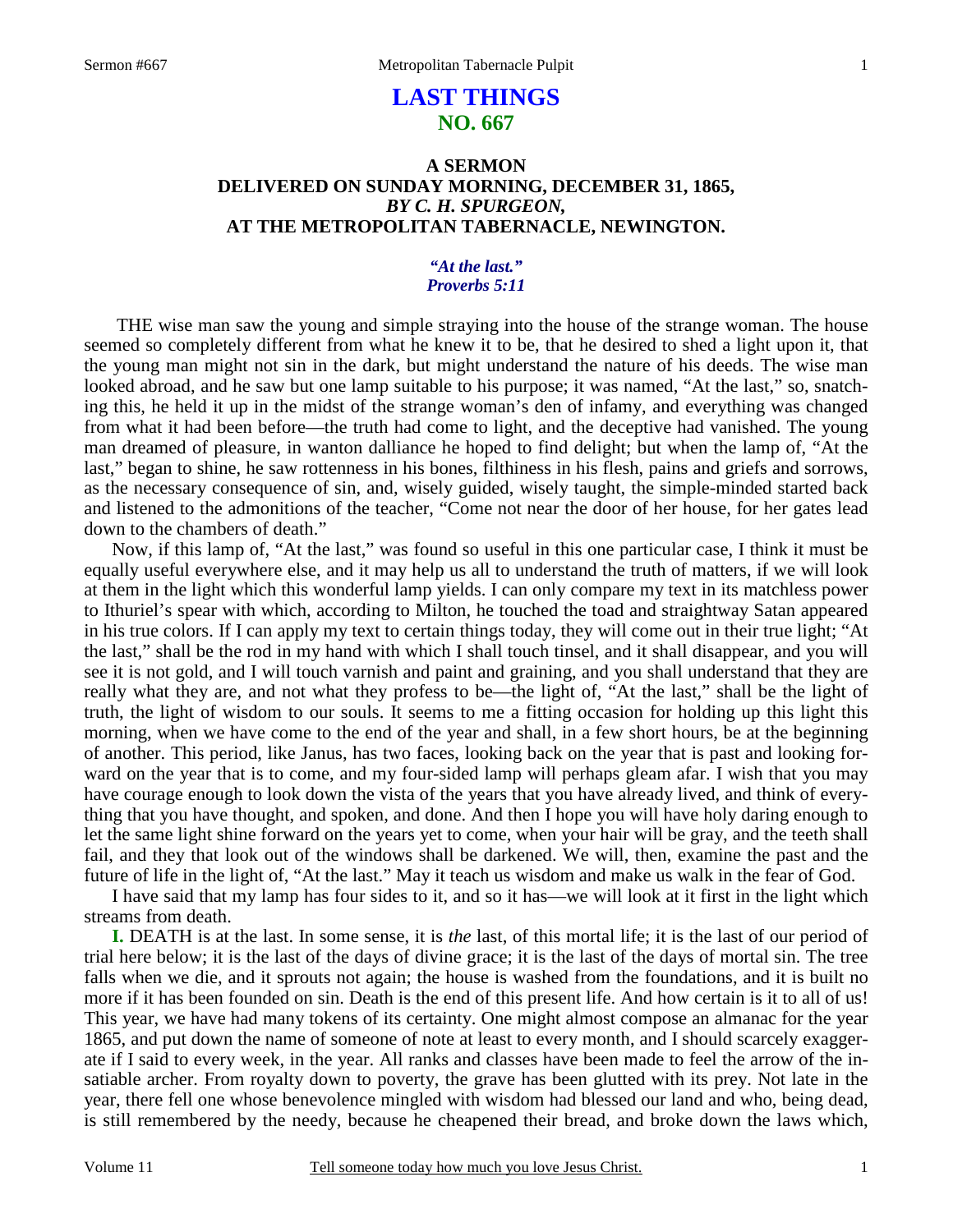while they might have fattened the rich, certainly would have impoverished the poor. His wisdom could not spare him, and though he is embalmed in the hearts of thousands, yet to the dust he has returned. Swiftly after him there fell one who ruled a mighty people in the flush of victory, when what threatened to be a disruption and a separation had ended in triumph to one side, and the nation seemed as if it were about to start on a fresh course of prosperity. By the assassin's hand he fell. Whatever question there might have been about him in his life, all men conspired to honor him in his death. The ruler of a nation, who could subdue a gallant and a mighty foe, could not subdue that old foeman who conquers whom he wills. Abraham Lincoln died as well as Cobden. And there was he who had saved many precious lives by warning mariners of the approaching storm, and thus many a ship had remained in harbor and been delivered from the merciless jaws of the deep, but he could not forecast or escape himself the last dread storm; he, too, must go down into that fathomless deep which swallows all mankind. Then, when the year was ripe and the flowers were all in bloom—fit season for his going—there was taken away the man who has garnished our nation with objects of beauty and of joy, a man who loved the flowers and sleeps beneath them now. Like flowers, he withered as all of us must do—Sir Joseph Paxton died. Then in the month of September, when the year began to wane, three men at least who had walked with their staff to heaven and read the spheres, astronomers who predicted eclipses and told of comets, men of fame and name—three fell at once. They might tell the eclipse, but they, themselves, must be eclipsed; and they might foretell the track of the comet, but they, themselves, are gone from us just as those meteoric stars are gone. Then you will remember well, when the year had waned, grown old, it is but a day or two ago, that all were startled by the death of that young old man who had ruled our nation so long and, on the whole, so well. We shall not forget that he was taken away from us, who was in some respects, a king throughout our land. Wisdom, cheerfulness, youthful strength such as he possessed could not avert the time of death. And then, as if the muster roll were not complete, as if death could not be satisfied till the year had yielded up yet another grave, we heard that the oldest of monarchs had been taken away; and though his goodness and his wisdom had guided well the little nation over which he ruled, and given him an influence far more extensive than his own sphere, yet death spared him not, and Leopold must die. It has been a year of dying rather than of living, and you may look upon yourselves and wonder that you are here. Some, greener than we are, have been cut down. You who are ripe, are you ready? It is marvelous that, although so ripe, you should have been spared so long.

 Now, in the light of all these deaths, I want you to look upon mortal sins. They sculpture angels upon gravestones sometimes; then, let each angel from the gravestone speak to us this morning, and we will listen to his words, for wise and solemn they will surely be, and worthy of our notice, as if he had risen from the dead.

 Let me take you upstairs to your own dying chamber, for there, perhaps, the lamp will burn best for you. Look at actions which you have thought to be great, and upon which you have prided yourself how will they look at the last? You made money; you made money fast; you did the thing very cleverly; you praised yourself for it, just as others have praised themselves for conquering nations, or forcing their way to fame, or lifting themselves into eminence. Now, you are dying, and what do you think of all that? Is it as great as it seemed to be? Oh, how you leaped up to it, how you strained yourself to reach it, and you have got it, and you are dying. What do you think of it now? The greatest of human actions will appear to be insignificant when we come to die, and especially those upon which men most pride themselves—these will yield them the bitterest humiliation. We shall then say what madmen we must have been to have wasted so much time and energy upon such paltry things. When we shall discover that they were not real, that they were but mere bubbles, mere pretences, we shall then look upon ourselves as demented to have spent the whole of our life and of our energy upon them.

 Let us look at our selfish actions in that light. A man says, "I know how to make money, and I know how to keep it, too"—and he prides himself that he is not such a fool as to be generous, nor such a simpleton as to give either to God or to the poor. Now, there he lies. Ah, do you know how to keep it now? Can you take it with you? Can you carry so much as a single farthing of it across the river of death? You are come to the water's side—how much of it will you carry through? Ah fool! How much wiser had you been if you had laid up your treasure in heaven, where neither moth nor rust corrupts! You called such men fools when you were living. What do you think of them now that you are dying? Who is the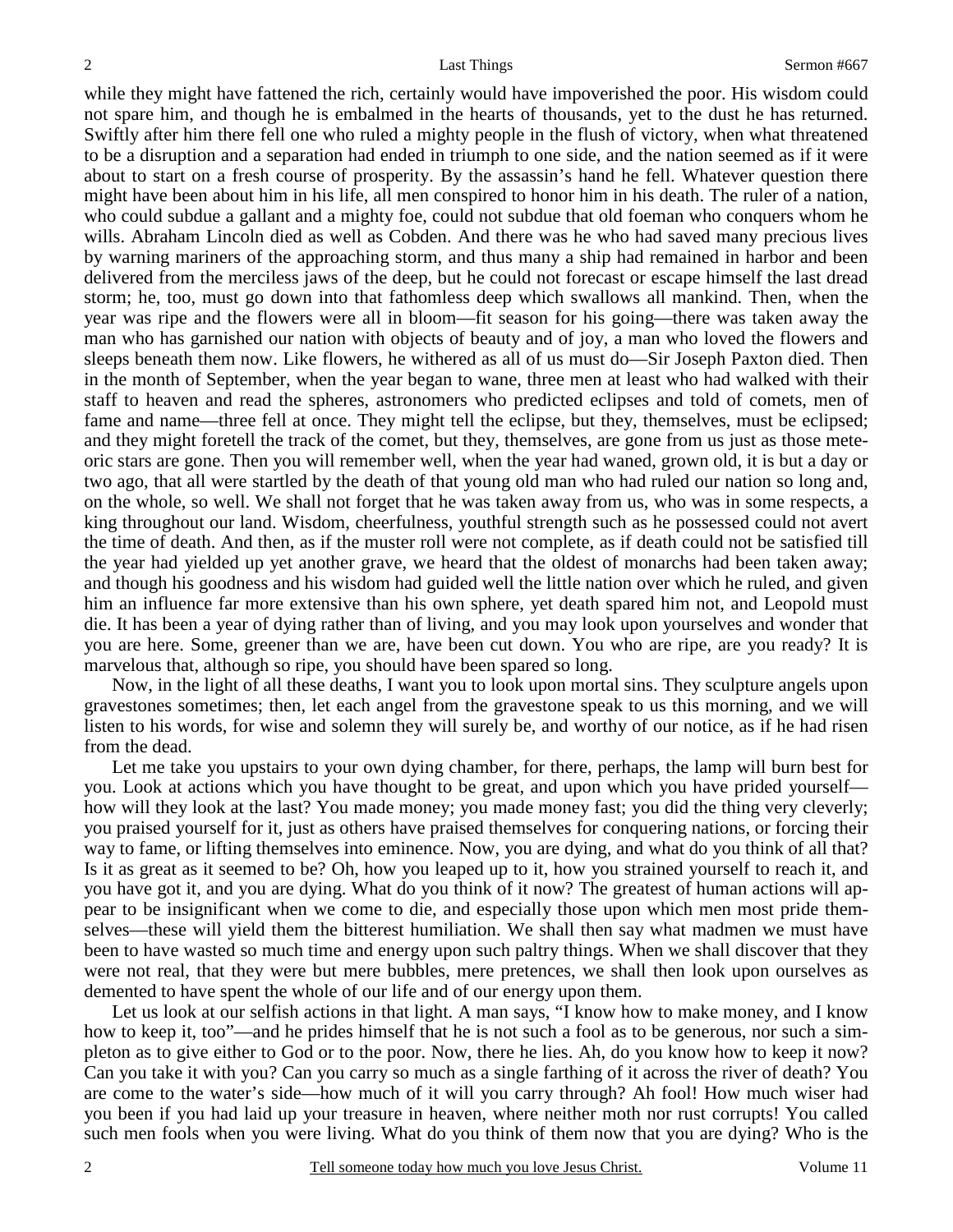fool, he who sent his goods beforehand, or he who stored them up here to leave them everlastingly? Everything that is selfish will look beggarly when we come to die; but everything which, in the sight of God we have done for Christ's sake that has been generous, and self-denying, and noble, will, even amidst the vaults of death, sparkle with celestial splendor. Some of you have been, during this week, giving to the cause of God right generously, for which I thank you—I think I may also do it in my Master's name—and when I have thought of it, I have said to myself, "Surely, when they come to die, they shall, none of them, regret that they have served the cause of God. Ah, if they have even given to the pinching of themselves, it shall be no source of sorrow when they come to the dying bed, that they did it unto one of the least of God's little ones." Look at your actions in the light of death, and the selfish ones shall soon pass. I would also, dear friends, that some of you would look at your self-righteousness in the light of death. You have been very good people, very upright, honest, moral, amiable, generous, and so on, and you are resting on what you are. Do you think this will bear your weight when you come to die? When you are in good health, any form of religion may satisfy, but a dying soul needs more than sand to rest on. You will need the Rock of Ages. Then, let me assure you that in the light of the grave, all confidence, except confidence in the blood and righteousness of Jesus Christ, is a clear delusion! Fly from it, I beseech you. Why will you repose beneath a Jonah's gourd that will die before the worm? Seek a better shelter—cling to the Rock of Ages; find the shadow of a great rock in a weary land. The same, I may say, of all confidence in the efficacy of ceremonies and sacraments. When we are in good health, it seems a sufficiently satisfactory thing to have been baptized, and to have taken the sacrament, and to go to church, and read prayers and all that—and one can get some little water out of those wells while one is strong and joyous. But when you come to be sick and to die, let me tell you, sacraments will be nothing to you! Baptism and the Lord's Supper will alike deceive you, if you rest on them. When you come to die, you will find them to be supports too frail to bear the weight of an immortal soul's eternal interests. It will be in vain when you lie dying, if God gives you a quickened conscience, to say, "I went to church or to meetings so many times a day." You will find it a poor bandage to your soul's wounds to be able to say, "I made a profession of godliness." Oh, your shams will all be torn away from you by the rough hand of the skeleton, death; you will need a real Savior, vital godliness, true regeneration—not baptismal regeneration! You will need *Christ*, not sacraments; and nothing short of this will do, "At the last."

 And, dear friends, let me ask, as I hold up the light, how will sin appear when we come to die? It is pleasant now and we can excuse it, calling it a small thing, a little trivial mistake, a juvenile error, and imprudence, and so on; but how will sin appear when you come to die? The grim ghosts of our iniquities, if they have not been laid in the grave of Christ Jesus, will haunt our dying bed. That ghastly chamberlain, with fingers bloody and red, will draw the curtain round about us. What a horrid prospect, to be shut in with our sins forever, to be dying with no comrades about the bed to comfort, but with the remembrances of the past to terrify and to alarm!

 Think, I pray you, not only upon the root and principle of evil, but upon the fruit of it. Remember that the wages of sin is death, but the gift of God is eternal life. Do not consider what the thing looks like today, but what will it be in the end? You warm the viper in your bosom, but how will you bear its sting when you shall come to lie upon your last bed? The sea, I know, is smooth and calm to you for a moment; but remember, there are storms, there are hurricanes that sweep it; and what will your poor boat do without Christ for its Pilot when the dread storm of death shall come? I wish I could, in imagination, take you down, down, down to the waters of death, where you shall feel your feet sinking in the dread sand of uncertainty, and hear the booming of the distant sea, and your spirit shall begin to ask, "What is that ocean that I hear?" And there shall come back an answer, "You hear the breaking of the everlasting waves; the bottomless sea of eternity is that to which you are descending." You shall feel its chill floods as they come from the ankles to the knees, and from the knees to the loins; and you will find it, (if you are without Christ), not a river to swim in, but an ocean to be drowned in forever, *forever,* FOREVER! Oh, may God help you to look at present joys, and actions, and thoughts, and doings in the light of death! What a contrast there is often between the life of man and his death! You would praise some men if you only saw their lives, but, when you see their deaths, you change your mind. There is Moses—he may be the King of Egypt, but he gives up royalty and all its tempting joys. On the mount, it is offered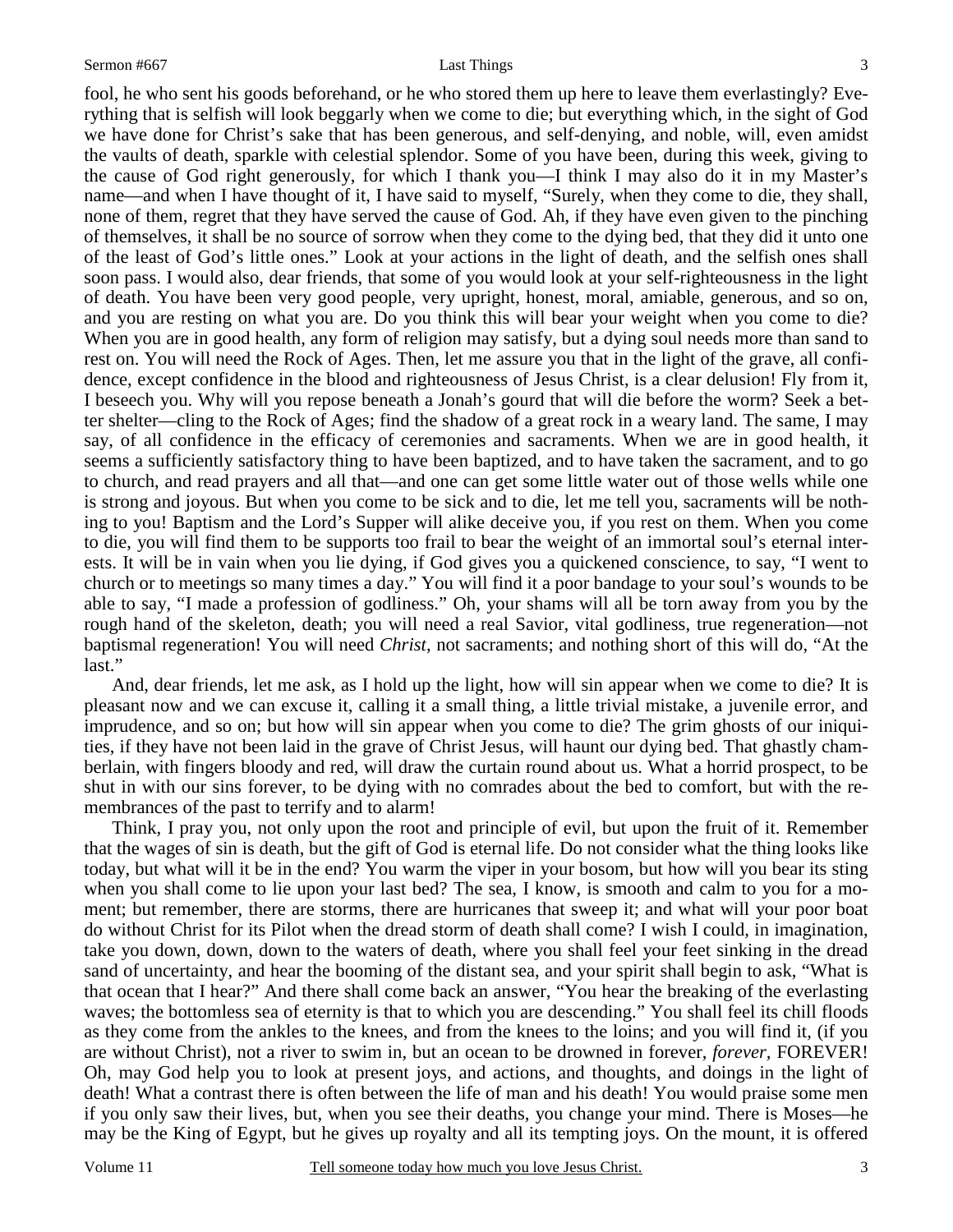to him to be made the founder of a mighty race—a desire always prominent in the eastern mind, but, instead of desiring himself to be made a great nation, he, unselfishly, desires even to be blotted out of the Book of Life if God will but spare his people Israel. And what does Moses get for it all? His only earthly reward is to be the leader of a crew of slaves who are perpetually rebelling against him and vexing the Holy Spirit. Now, there is Balaam, on the other hand. He has visitations from God; and when Balak, the son of Zippor, begs him to curse Israel, he cannot, though he is quite willing to go as far as he can. He is compelled, by the inward Holy Spirit, to bless the people, but, after he has done that, for gain and for reward, he plots a plan against Israel by which they were cursed—he bids them send out the women of Moab to lead astray the children of Israel. Now, there he goes, with his treasures of silver and gold, back to his own house, and the shrewd and busy worldly man says, "That is the man for me—do not tell me about your meek Moses, who is afraid of doing this and that, and will not look after the main chance. He has thrown away a kingdom, and now he has thrown away the chance of being the head of a nation. That is the man to make money—Balaam. He will be a common counselor, or an alderman, or lord mayor one day—that Balaam! A man must not stick too much at things; he must go ahead and make hay while the sun shines—

### *"There is a tide in the affairs of men, Which, taken at the flood, leads on to fortune."*

That is the man for me who knows when to launch out on the waters and who does not ask if they are dirty or clean if they only waft him onward to wealth and success." Ah, but they come to die, and Balaam dies—where? He had prayed, "Let my last end be like his"—like the righteous—and he died in battle, fighting against the righteous and against the God of the righteous! And hard by that very spot, Moses also died and you know how—with visions of Canaan upon his eyes melting into visions of the Canaan which is above—the New Jerusalem, which is the mother of us all. In that death, who would not be Moses, let who will be Balaam in life? Be it yours and mine to aspire to be like Moses, both living and dying. "At the last!" Think of that, and whenever you are tempted by sin, or tempted by gain—look at it—"At the last!" "At the last!" God help you to judge righteous judgment!

**II.** And now, we will turn to the second side of our lantern. The second of these last things is JUDGMENT. After death the judgment. When we die, we die not. When a man dies, shall he live again? Yes, that he shall—for his spirit never dies. God has made us such strange wondrous beings, with such wide reaching hopes, and such far darting aspirations, that it is not possible we should die and become extinct. The beast has no longing for immortality. You never hear it sigh for celestial regions—it has no dread of judgment, because there is no second life, no judgment for the beast that perishes. But the God who gives to man the dread of things to come, and makes him feel and long after something better than this small globe affords us, cannot have mocked us, cannot have made us more wretched than the beast that perishes, by giving us passions and desires never to be gratified. We are immortal, every one of us, and when the stars go out and Sol's great furnace is extinguished for lack of fuel, and, like a vesture, God's wide universe shall be rolled up, we shall still be living a life as eternal as the Eternal God Himself! Oh, when we leave this world, we are told that after death there comes a judgment to us. I do not know how it is with you—you may be more accustomed to courts of justice than I am—but there always creeps a solemnity over me, even in a common court of justice among men, and especially, when a man is being tried for his life. Laughter seems hushed there, and everything is solemn. How much more dread will be that court where men shall be tried for their eternal lives—where their souls—rather than their bodies, shall be at stake? The judgment of one's fellows is not to be despised. A bold good man can afford to laugh at the world's opinion, but still it is trying to him, for one's fellows may be right multitudes of men, if they have really thought upon the matter, may not all be wrong. It is not easy to stand at the bar of public opinion, and receive the verdict of condemnation; but what will it be to stand at the bar of God, who is greater than all, and to receive from Him the sentence of damnation? God save us from that!

 Let us think of this judgment a moment. We shall rise from the dead—we shall be there in body as well as spirit. These very bodies will stand upon the earth at the last day—when Christ shall come and the trumpet shall sound. His people shall rise at the first resurrection, and the wicked shall rise, also, and in their flesh shall they see God. Let me think of all that I have done then in the light of that. There will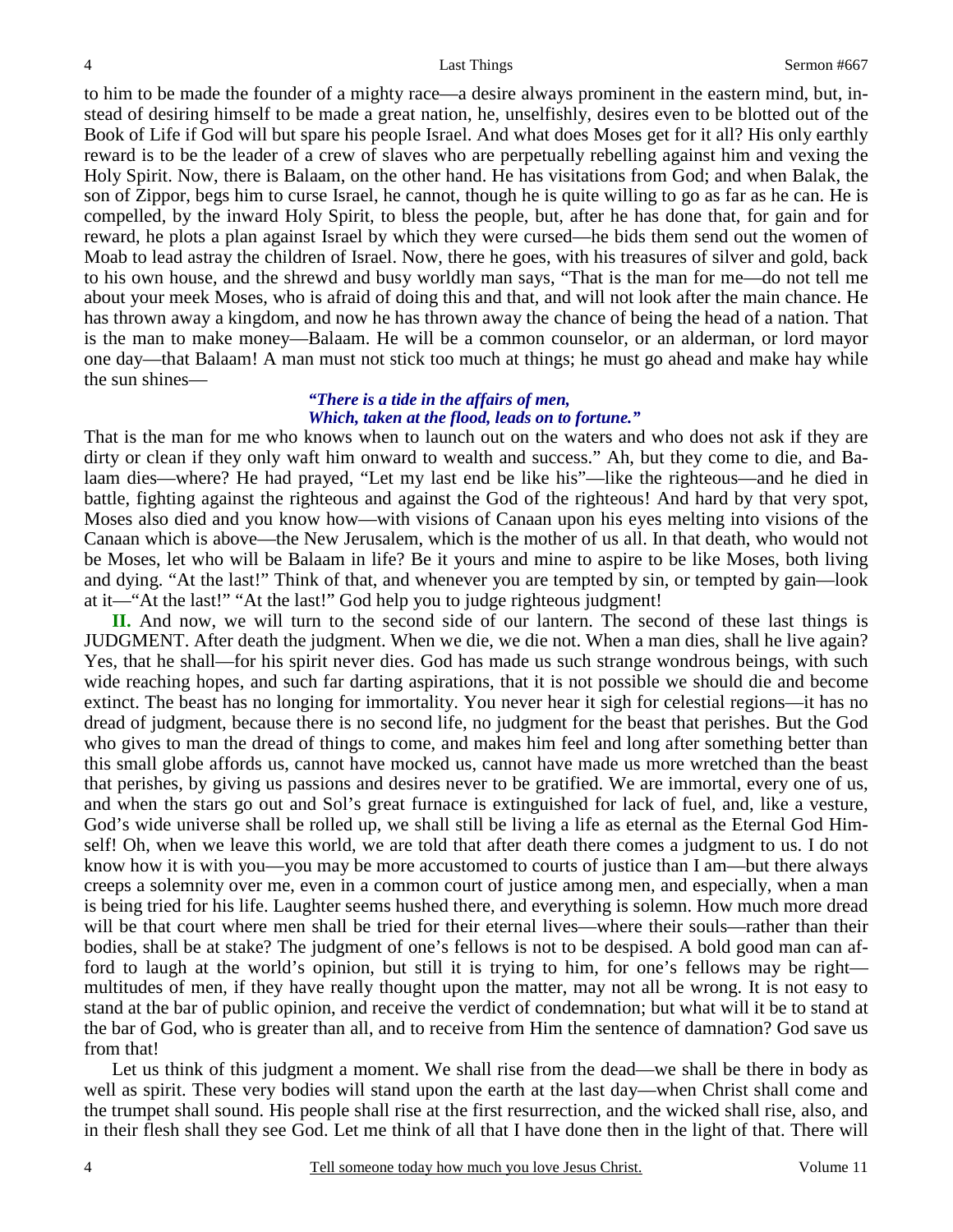be present every man who has ever lived on earth. How shall I like to have all my doings published there? My very thoughts—how shall I feel when they are read aloud; what I whispered in the ear in the closet—how shall I like to have that proclaimed with the sound of a trumpet? And what I did in the dark—how shall I care to have that revealed in the light? And yet these things must be made known before the assembled universe. There will be present there my enemies. If I have treated them ill, if I have been a backbiter, a slanderer, it will be then declared—if I have been a hypocrite and a dissembler, and made others think me true when I have been false, then I shall be unmasked. Those I have injured will be there. With what alarm will the debauchee see those whom he has seduced stand with fiery eyes to accuse him there! With what horror will the oppressor see the widow and the fatherless, whom he drove to poverty, stand there as swift witnesses against him to condemnation! If I have spread false doctrine, a moral pestilence destroying human souls, my victims shall be there to gather round me in a circle and, like dogs that bay the stag—will, each of them, demand my blood! They shall all be there, friends and foes; more solemn still, "He" shall be there—the man of men, the grandest among men, because God, as well as man, and if I have despised and rejected His salvation, I shall then see Him in another fashion and after another sort—

> *"The Lord shall come! But not the same As once in lowliness He came— A silent Lamb before His foes, A weary man, and full of woes. The Lord shall come! A dreadful form, With rainbow-wreath and robes of storm, On cherub wings and wings of wind, Appointed Judge of all mankind!"*

How will you face Him, you who have despised Him? You who have doubted His Deity, how will you bear the blaze of it? You rejected and trampled on His precious blood, how will you bear the weight of His almighty arm? When on the cross you would not receive Him, and when on the throne you shall not escape from Him. That silver scepter which He stretches out now to you, if you refuse to touch it, shall be laid aside, and He will take one of another metal—a rod of iron—and He shall break you in pieces! Yes, He shall dash you in pieces like potters' vessels. And God shall be there, manifestly there—that God who is here this morning, on the last day of this year, and who sees your thoughts and reads your minds at this moment, but who is so invisible that you forget that He fills this place and fills all places; you shall not be able to forget Him then. Your eyes shall see Him in that day; you shall understand His presence. You will try to hide from Him; would desire hell itself, and think it a place of shelter, if you could escape from Him; but everywhere His fire shall encircle you, shall consume you, for "Our God is a consuming fire." You shall no more be able to escape from yourself than from God. You shall find Him as present with you as your own soul will be, and you shall feel His hand of fire searching for the chords of your soul, and sweeping with a doleful *Miserere* all the heart strings of your spirit. Misery unspeakable must be yours when the voice of the God-man, shall say, "Depart, you cursed, into everlasting fire in hell."

 I would to God that you would look at all your actions in the light of the day of judgment. Our secret thoughts, let us turn them over this morning; they have been lying by till they are moldy—let us bring them forth today. My thoughts, how will you look in the light of judgment? My professions, my imaginations, my conceptions, how will they all be when the judgment day shall gleam upon them? My profession, how does that look? I have been baptized in Christ professedly. I wear a Christian name. I preach the gospel. I am a Church officer or a Church member. How will all this bear the light of that tremendous day? When I am put in the scales and weighed, shall I be the weight that I am labeled? In that dreadful day, shall I see the handwriting on the wall, "Mene, Tekel, Upharsin"—"You are weighed in the balances and found wanting"? Or shall I hear the gracious sentence which shall pronounce me saved in Jesus Christ? As to my graces, what must they be in the light of judgment? My own salvation, all the matters of experience and knowledge—how do they all look in that light of God? I think I have believed—I think I love the Savior—I sometimes hope that I am His—but am I so? Shall I be found to be a true believer at the last? Will my love be mere hypocrisy or true affection? Will my graces be mere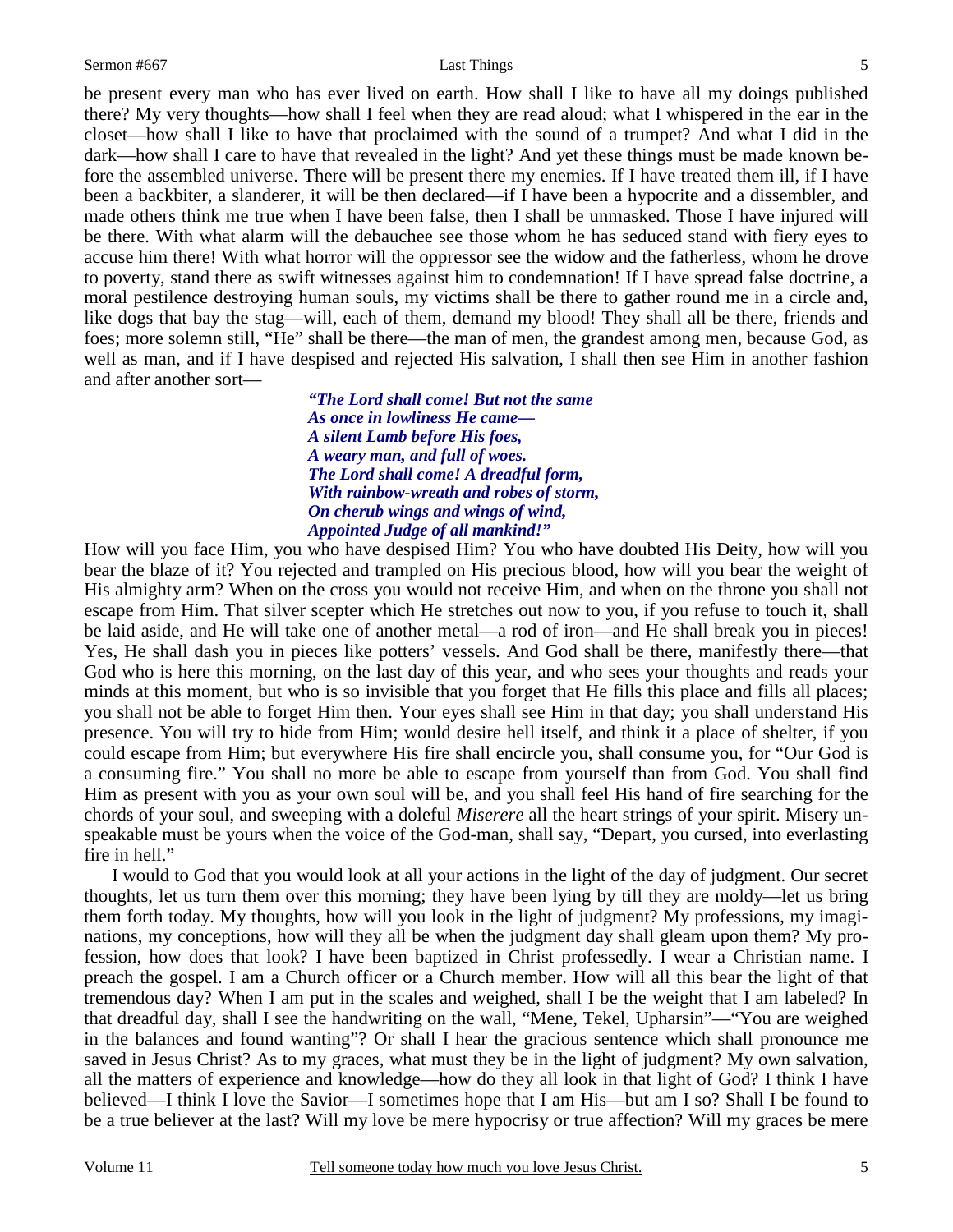talk, or will they be found to be the work of God the Holy Spirit? Am I vitally united to Christ or not? Am I a mere pretender, or a true possessor of the things eternal? Oh, my soul, set these questions in the light of that tremendous day! I would to God we could now go forward to the day of judgment, in thought at any rate; and since I feel myself quite unable to lead you there, let me adopt my Savior's words—He says that the day comes when He shall separate the righteous from the wicked, as the shepherd divides the sheep from the goats. There shall be some on His left hand to whom He shall say, "I was hungry, and you gave Me no meat; I was thirsty and you gave Me no drink; sick and in prison, and you visited Me not. Depart, you cursed." Will He say that to you and to me? There will be some on His right hand to whom He will say, "Come, you blessed of My Father, inherit the kingdom prepared for you from before the foundation of the world." Shall He say that to you and to me? The one or the other it must be.

 As I stand here this morning, I seem to feel, on my own account, and I wish you all did on yours, what a certain man in court once felt. Sentence was about to be given in his case, or, at least he thought the case would be called on immediately, and he rushed to his solicitor and he said, "Is there one thing left undone? Are you sure? For if I lose this case, I am a ruined man." His face was white with anxiety. And so it is with you. Is there one thing left undone? For if you lose this case at God's judgment seat you are a ruined man! Come hearer, have you believed on Christ Jesus, or is faith left undone? Have you given up self-righteousness? Have you left your sin? Have you given your heart to the Savior? Is regeneration still unaccomplished? Are you born-again? Are you in Christ? Are you saved? If your case is lost, you are a ruined man! A man ruined here may still retrieve his fortunes. The bankrupt may start again, and yet be rich. The captain who has lost a battle may renew the fight and win the next victory and begin the campaign anew. But lose the battle of life, and the fight shall be no more. Make bankruptcy in this life's business, and you have no more trading. This is the business of eternity! Soul, is there anything left undone? Brother, sister, is there anything left undone? For if you lose this case, you are ruined, and that to all eternity! I pray you to look at this day and at all your days, past and the future, in the light of the day of judgment.

**III.** But my lamp—this matchless lamp—has a third side to it, bright, gleaming like a cluster of stars. The third of the last things is HEAVEN, the portion, I trust, of many of us. We hope, when days and years have passed, that full many of us will meet to part no more on the other side of Jordan, in heaven. Now, let us see if we can cast a little light from heaven upon the things present and the things past. You have been toiling—toiling very hard, and wiping the sweat from your brow and saying, "My lot is not a desirable one; oh how weary I am; I cannot bear it." Courage, brother! Courage, sister! There is rest for the weary. There is eternal rest for the beloved of the Lord, and when you shall arrive in heaven, how little, how utterly insignificant your toil will seem, even if it shall have lasted threescore years and ten! You are pained much; even now pain shoots through your body; you do not often know what it is to have an easy hour and you half murmur, "Why am I thus? Why did God deal so harshly with me?" Think of heaven, where the inhabitants shall no more say, "I am sick," where there are no groans to mingle with the songs that warble from immortal tongues. Courage, tried one! It will soon be over! It is but a pin's prick, or a moment's pang, and then eternal glory! Be of good cheer, and let your patience not fail you. And so you have been slandered. On your face, for Christ's dear name, shame and reproach have been cast, and you are ready to give up. Come, man, look before you! Can you not hear the acclamations of the angels as the conquerors receive, one by one, their eternal crowns? What? Will you not fight when there is so much to be won? Must you be carried to the skies on flowery beds of *ease?* You must fight if you would reign! Gird up the loins of your mind, and have respect to the recompense of reward. In the light of heaven, the shame of earth will seem to be less than nothing and vanity! And so you have had many losses and crosses—you were once well-to-do—but you are now poor. You will have to go home today to a very poor abode and to a scanty meal. Oh, but beloved, you will not be there long. "In My Father's house are many mansions." It is but an inn you are tarrying at awhile, and, if the accommodation is rough, you are gone tomorrow—so complain not! I would to God we could look upon all our actions in the light of heaven—I mean those who are believers in Jesus Christ. If we could have regrets hereafter, I think it would be that we did not do more than we did for Christ here below. In heaven, they cannot feed Christ's poor, cannot teach the ignorant. They can extol Him with songs of praise,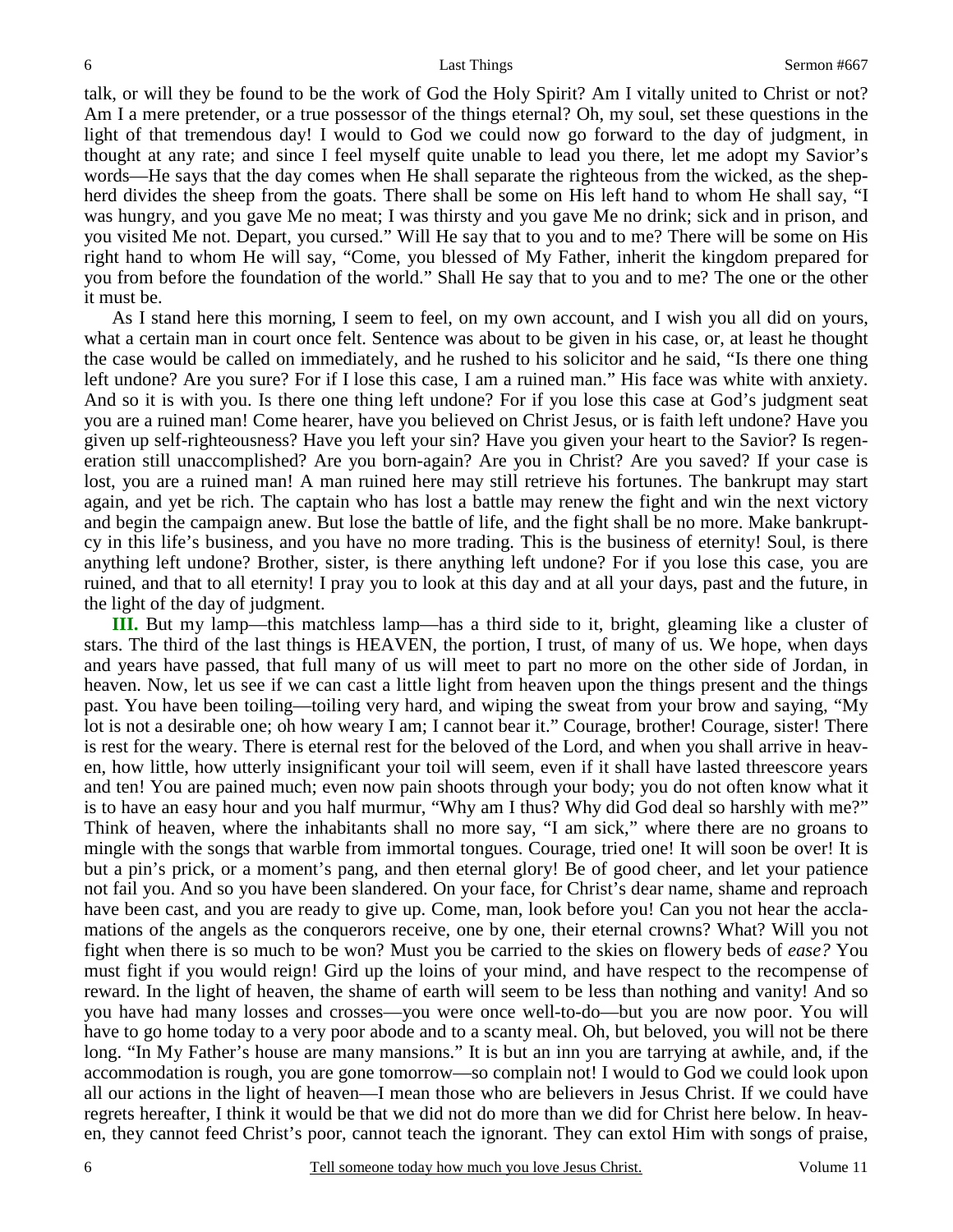7

but there are some things in which we have the preference over them—they cannot clothe the naked, or visit the sick, or speak words of cheer to those who are disconsolate. If there is anything that can give joy in heaven, surely it will be in looking back on the divine grace which enabled us to serve the Master! Oh, if I can win souls to Christ, I shall be a gainer as well as you! I shall have another heaven in their heaven, another joy, as it were, in their life, and another happiness in their souls' happiness. And, dear brethren, if in your Sunday school teaching, or visiting, or talking to others, you can bring any to glory, you will, if it is possible, multiply your heaven, and make it all the more glad and joyful! Now, look at the life of some Christians. They come here, and if I preach what they call a good sermon, they like it and drink it in. They are willing to eat the fat, and drink the sweet, but what do they do for Christ? Nothing! What do they give for Christ? Hardly anything. There are a few such among us, and these are generally the most miserable people you meet with—neither a comfort to others, nor any joy to themselves. Now, even in heaven, I think, though no sorrow should be there, it will be only God's wiping it away that will keep them from regretting that they did not do what they might have done on earth! We are saved by grace, blessed be God—by grace alone—but, being saved, we do desire to make known the savor of Christ in every place, and we believe in heaven we shall have joy in having made this known among the sons of men. Look at your joy in the light of heaven, and you will make it other than it now looks.

**IV.** We now turn to the fourth of the four last things, and that is, let us look at all things in the light of HELL, that dread and dismal light, the glare of the fiery abyss. Bring that lantern here. Here is a young man very merry. "Ho! Ho!" he sings, "Christians are fools." Hold my light up. There you are without God, without hope, with the great iron gate of death shut upon you, and barred forever, your body in the flames of Tophet, and your soul in the yet more horrible flames of the wrath of God. Who is the fool now? Oh, when your spirits are damned, as they must be if you live without a Savior, you will think laughing a poor thing. Laugh now, sir! Scoff now! For a few minutes' merriment you sold eternal joys. You had a mess of pottage and you ate it in haste, and you sold your birthright. What do you think of it now? It is an awful thing that men should be content, for a few short hours of silly mirth, to fling away their souls. Look at merriment in the glare of the flames of hell. Mark that man in agony down in the vault of hell. He made money by sin, and there he is; he gained the whole world and lost his own soul. How does it look now? "I would give 30,000 pounds," said an English gentleman when he lay dying, "if any man would prove to me to a demonstration, that there is no hell." Yes, but if he had given 30,000 *worlds,* that could not be proved, and now, with unutterable pangs, he knows it is so. What would you give, when once you are lost, if you could throw back your gains? If lost spirits could return here, surely they would do what Judas did—throw down the 30 pieces of silver in the temple, and curse themselves that they ever took the gain of this world and destroyed their souls.

 And how will unbelief look in the flames of hell? There are no infidels anywhere but on earth—there are none in heaven, and there are none in hell. Atheism is a strange thing. Even the devils never fell into that vice, for, "The devils believe and tremble." And there are some of the devil's children who have gone beyond their father in sin, but how will it look when they are forever lost? When God's foot crushes them, they will not be able to doubt His existence. When He tears them in pieces, and there is none to deliver, then their deceptive conclusions, their empty logic, their brags and bravadoes will be of no use! Oh, that they had been wise, and had not darkened their foolish hearts, but had turned unto the living God!

 And, my dear hearers, I have another thought which will come home to some of your spirits with peculiar power. How will *procrastination* seem when once you get there? Some of you have been attending this place a long time—you have often had impressions, but you have always said, "By and by." "By and by." You have been awakened, and awakened again, but still it has been, "Tomorrow, tomorrow, tomorrow." How will tomorrow ring in your ears when once you are lost? What would you not give for another day of mercy, another hour of divine grace? I feel, this morning, as if I would do with you what the Roman ambassadors did with Antiochus. They met him, and asked him whether he meant war or peace. He said he must see; and one of them, taking his staff, made a circle round him where he stood, and said, "You must answer before you leave that spot. If you step out of that, it is war. Now, war or peace?" And I, too, would draw a secret circle round you in the pew this morning, and say to you,